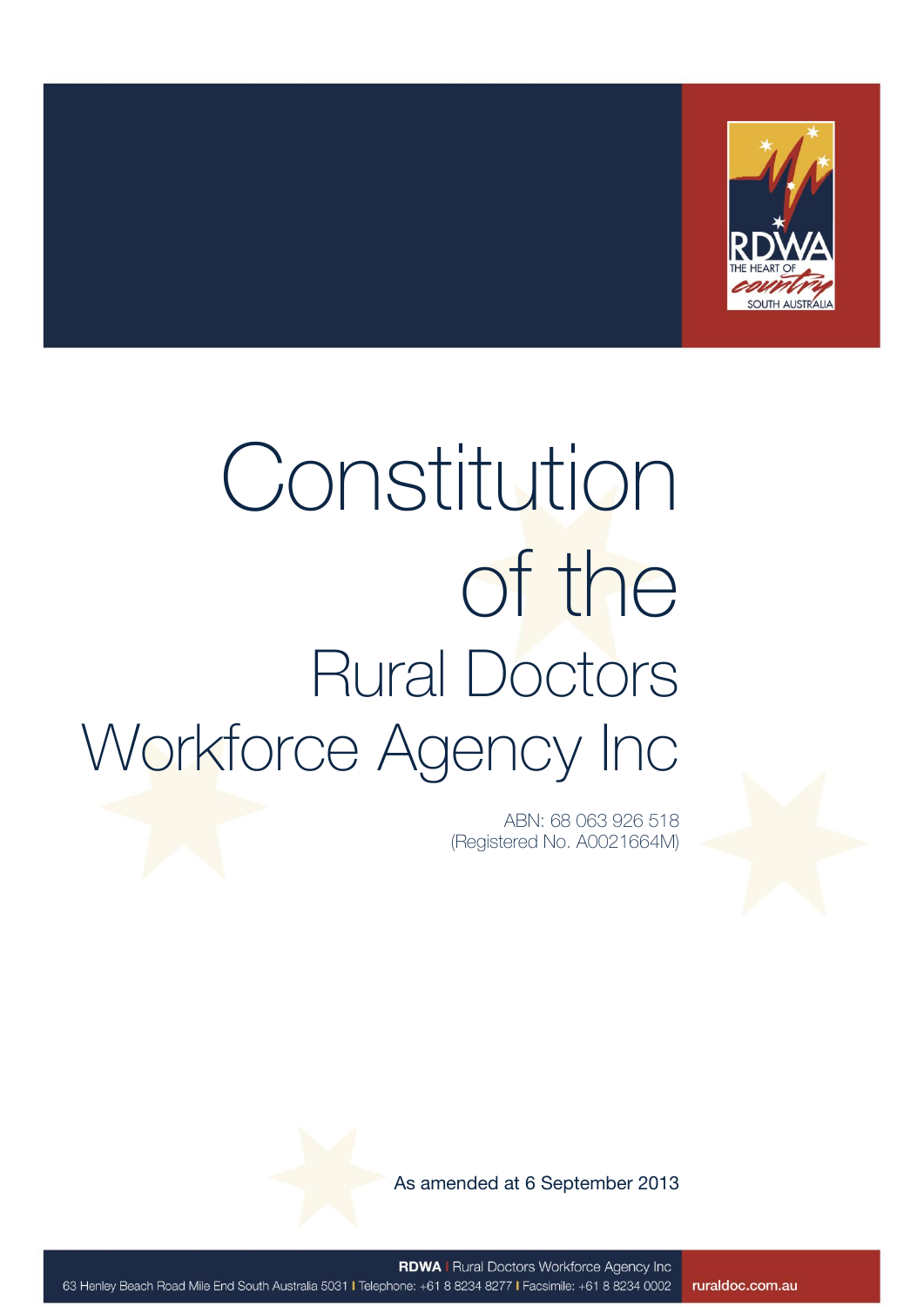

### Constitution Index

| $\mathcal{P}$ |              |                                                       |  |
|---------------|--------------|-------------------------------------------------------|--|
|               |              |                                                       |  |
|               |              |                                                       |  |
|               | 5.1          | Members of the Association                            |  |
|               | 5.2          | Composition of the Board                              |  |
|               | 5.3          | Consideration for vacant positions                    |  |
|               | 5.4          |                                                       |  |
|               | 5.5          | <b>Office Bearers</b>                                 |  |
|               | 5.6          | Observers                                             |  |
|               | 5.7          | Term of Office                                        |  |
|               | 5.8          | Number of meetings                                    |  |
|               | 5.9          | Quorum                                                |  |
|               | 5.10         | Notice of meetings                                    |  |
|               | 5.11         | Audio visual meetings                                 |  |
|               | 5.12         | Cessation of office                                   |  |
|               | 5.13<br>5.14 |                                                       |  |
|               | 5.15         | Valid functioning<br><b>Sub Committees</b>            |  |
|               | 5.16         | Conflict of views                                     |  |
|               | 5.17         | Conflict of financial interest                        |  |
|               | 5.18         | Public officer                                        |  |
|               | 5.19         | Terms of Office Bearers                               |  |
|               |              |                                                       |  |
|               | 6.1          | Time of Annual General Meeting                        |  |
|               | 6.2          | <b>Business of Annual General Meeting</b>             |  |
|               | 6.3          | <b>Special General Meetings</b>                       |  |
|               | 6.4          | Notice of General Meetings                            |  |
|               | 6.5          | Quorum of General Meetings                            |  |
|               | 6.6          | Audio visual General Meetings                         |  |
|               | 6.7          | Non-members attendance and voting at General Meetings |  |
|               |              |                                                       |  |
| 8.            |              |                                                       |  |
|               |              |                                                       |  |
|               |              |                                                       |  |
|               |              |                                                       |  |
|               |              |                                                       |  |
|               |              |                                                       |  |
|               |              |                                                       |  |
|               |              |                                                       |  |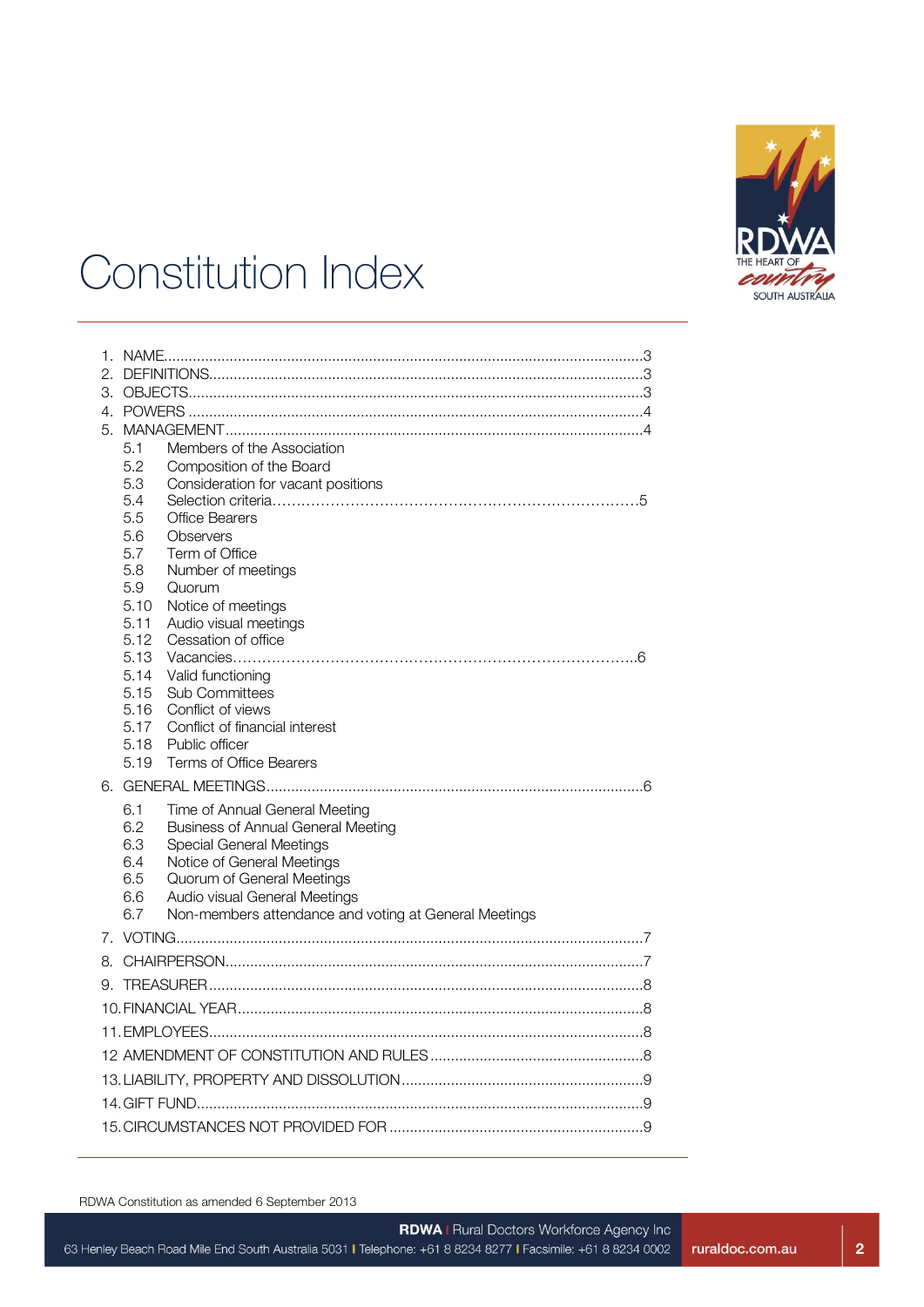

## Constitution

Rural Doctors Workforce Agency Inc

#### **1. NAME**

The name of the Association shall be Rural Doctors Workforce Agency Inc. and hereinafter called "the Association".

#### **2. DEFINITIONS**

Act means the Associations Incorporation Act 1985 and subsequent amendments.

Allied Health Professional, Nurse or Midwife means a member of a profession for which registration is recognised by the Australian Health Practitioner Regulation Agency.

Board means the Board of Management of the Association.

General Practitioner has the meaning defined by the Royal Australian College of General Practitioners or the Australian College of Rural and Remote Medicine.

Doctor in Training means a medical practitioner undertaking general practice training.

International Medical Graduate means a medical practitioner whose primary medical qualification was obtained outside Australia.

Rural Specialist means a medical practitioner with significant rural experience and/or accredited to provide specialist services, other than general practice, in a rural public hospital.

Rural Medical Practitioner means a General Practitioner or other medical practitioner with significant rural experience and/or a rurally based practice.

Senior Employee means such person the Board determines as holding that position from time to time.

#### **3. OBJECTS**

The objects of the Association shall be:-

- 3.1 To improve the viability, sustainability of equitable distribution of medical services in rural and remote communities of South Australia, leading to improved health outcomes for rural and remote South Australians.
- 3.2. To improve recruitment and retention rates for rural medical practitioners, and to support the personal and professional lives of rural medical practitioners and their families.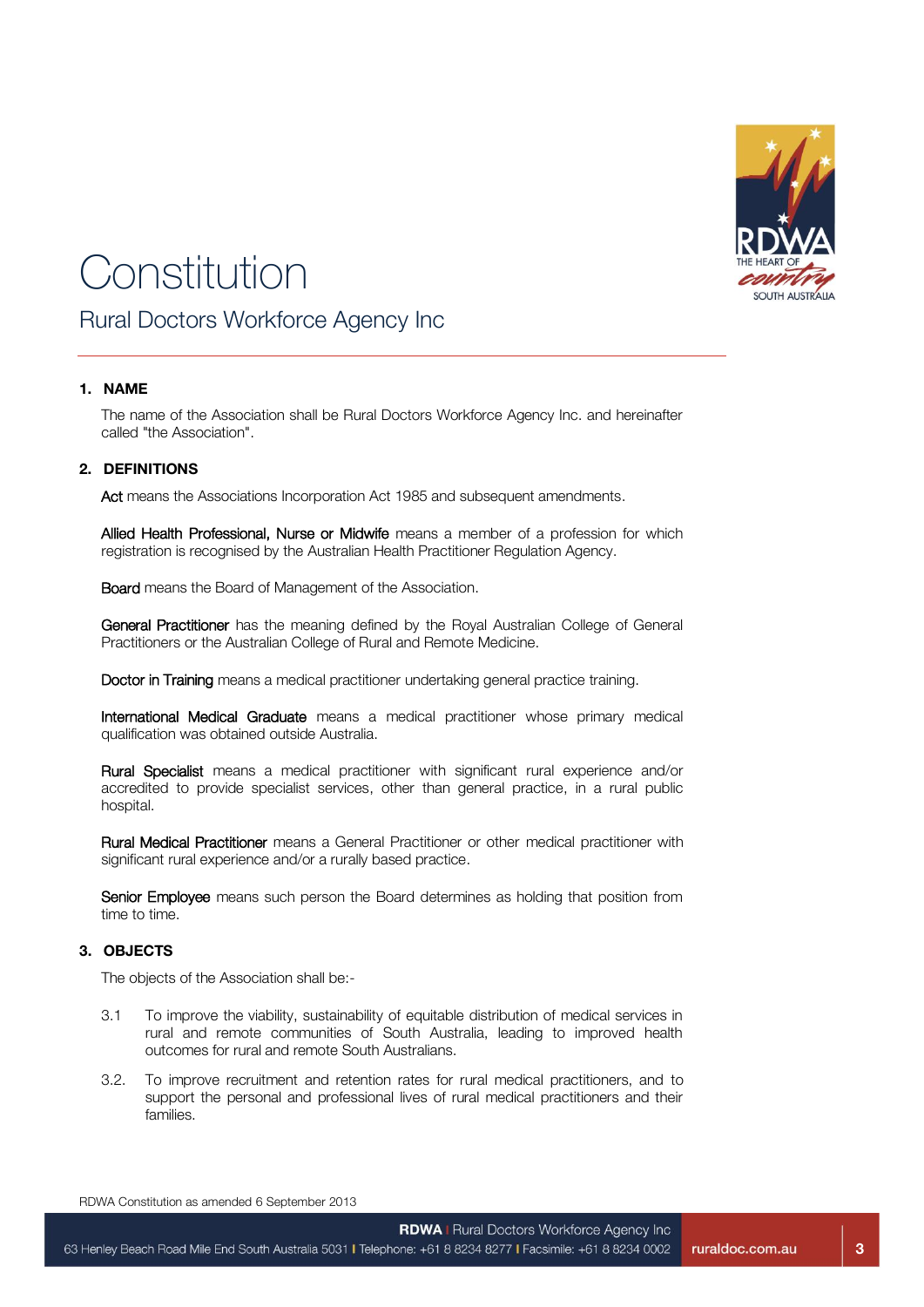

- 3.3. To contribute to policy development related to health initiatives for rural and remote areas, and to maintain links with relevant stakeholders including Government bodies and Non Government Organisations, health providers and rural communities.
- 3.4. To provide and promote research, education and training relevant to health and the needs of medical practitioners in rural and remote areas, and to represent medical practitioners in the co-ordination of training.
- 3.5 To do all such other things as may be incidental to the attainment of such objects.

#### **4. POWERS**

- 4.1 The powers of the Association shall be the powers contained in the Act and without limiting those powers the Association shall be entitled to hold real or personal property, open and operate bank accounts, invest in trustee securities, and enter into any necessary or desirable contract including a contract of employment.
- 4.2 The Board shall be entitled to exercise the full powers of the Association, and without limiting those powers shall have the management and control of the funds and other property of the Association.

#### **5. MANAGEMENT**

- 5.1 The members of the Board shall be the members of the Association.
- 5.2. Subject to the transitional provisions in clause 5.19, management of the Association shall be vested in the Board of up to twelve persons which shall comprise:
	- 5.2.1. Four Rural Medical Practitioners who are appointed by the Board. Without limiting any other provision of this Constitution, the Rural Doctors Association of South Australia will be invited to put forward applications for the selection of each of the four Rural Medical Practitioner Board members as and when those positions become available in accordance with any procedure determined by the Board that is to be followed in relation to providing or inviting nominations for appointment to the Board and receiving recommendations in relation to such nominations under clause 5.4.
	- 5.2.2. Three persons appointed by the Board to provide the Board with expertise in legal issues, financial management, strategic relationships, or such other expertise related to the effective management and operation of the Board that the Board determines it requires at the time of appointment.
	- 5.2.3. Two Nursing, Midwifery or Allied Health Professionals who are appointed by the Board.
	- 5.2.4. One Rural Medical Practitioner who is an International Medical Graduate appointed by the Board.
	- 5.2.5. One Rural Specialist who is appointed by the Board.
	- 5.2.6. One Doctor in Training who is appointed by the Board.
- 5.3 The Board must meet at least 30 days before each Annual General Meeting, or such other period as the Board determines, to consider any unfilled or vacant Board positions or positions that the Board expects to become vacant at the conclusion of the next Annual General Meeting and future Board appointments.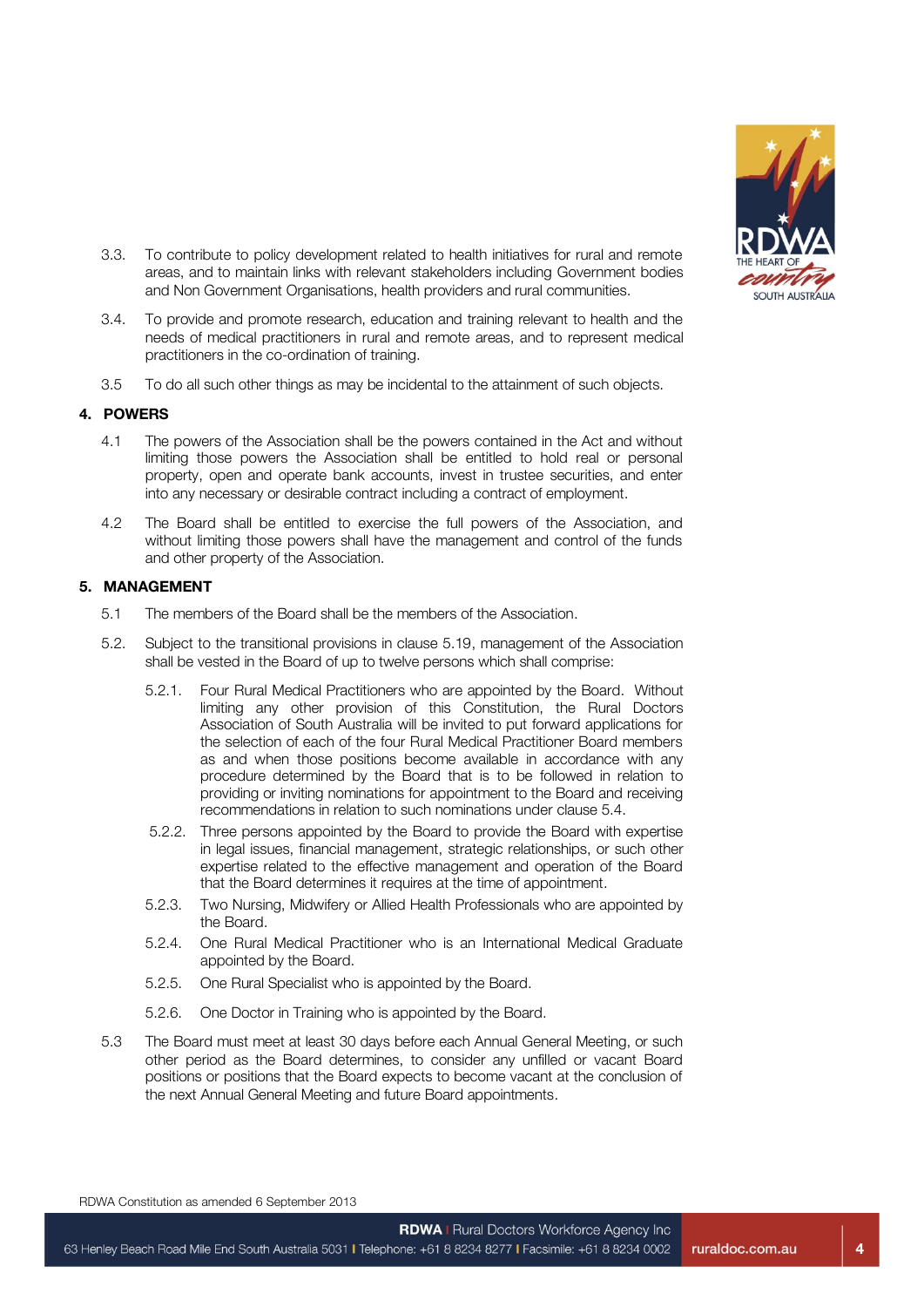

- 5.4 The Board may by resolution develop and document selection criteria and guidelines that set out the experience, attributes, expertise, background and any other relevant matters to which the Board must have regard when considering and determining the appointment of Board members. The Board may also by resolution determine any procedure that is to be followed in relation to providing or inviting nominations for appointment to the Board and receiving recommendations in relation to such nominations.
- 5.5. The Office Bearers of the Association shall be the Chairperson and Treasurer who shall be elected by the Board from its members for a term of one year at a Board Meeting held immediately following the Annual General Meeting.
- 5.6. The Board may invite other persons to be Observers at its meetings. Such Observers shall be entitled to participate in meetings at the discretion of the Chairperson, but may not vote.
- 5.7 The term of all Board members appointed under clause 5.2 will commence at the conclusion of the Annual General Meeting after they are appointed by the Board and will continue until the conclusion of the third Annual General Meeting after that Annual General Meeting.
- 5.8 The Board shall meet as often as may be required to conduct the business of the Association and not less than four times each calendar year.
- 5.9 The quorum shall be 50% of the filled board positions, plus one.
- 5.10 The Chairperson or two other members of the Board shall have power to call a meeting of the Board. Notice of meetings shall be given at the previous Board meeting or by 7 days' written notice distributed to all Board members or in an emergency by such other notice as shall be ratified by the Board.
- 5.11 A meeting of the Board may be constituted by linking together a quorum of Board members by telephone or the internet or other audio/visual means.
- 5.12 An Office Bearer or member of the Board shall cease to hold such office upon:
	- 5.12.1 Resignation in writing delivered to the premises or an office bearer of the Board;
	- 5.12.2 Absence for three successive Board meetings without explanation acceptable to the Board;
	- 5.12.3 Unanimous vote of the remainder of the Board that the position will be declared vacant because the duties of the position have not been performed in a proper and acceptable manner provided that notice of motion to declare the position vacant has been given to the members, and that the person the subject of the motion shall be provided with an opportunity to speak on the motion.
	- 5.12.4 Disqualification by the Act through bankruptcy or conviction of a serious offence involving dishonesty.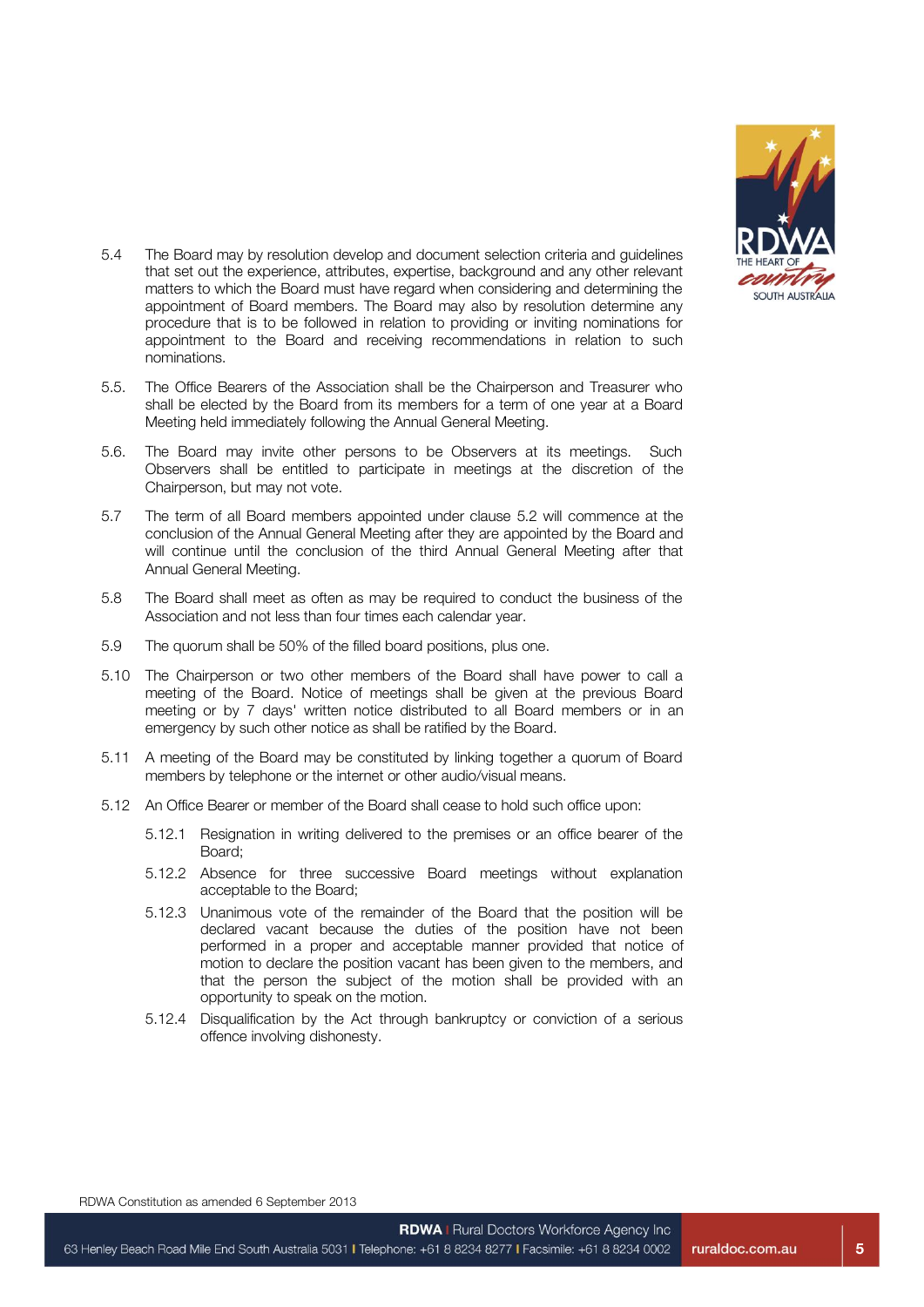

- 5.13 The Board may from time to time appoint a person as a co-opted member of the Board to fill a Board position that has not been filled or becomes vacant and may subsequently remove that person as a co-opted member of the Board. The term of a co-opted Board member will be set by the Board but must not exceed the term of the Board Member vacancy that the co-opted Board member has been appointed to fill. Except as provided by this Constitution, co-opted Board members are to be treated the same as Board members appointed under clause 5.2, having the same rights, privileges, responsibilities and obligations as those Board members, including the right to vote at meetings of the Board.
- 5.14 The Board may function validly notwithstanding any vacancies so long as its number is not reduced below the quorum.
- 5.15 The Board may appoint for specific purposes sub-committees of Board members and other appropriate persons who shall meet as they see fit or as directed by the Board and who shall report to the Board. The Board may vary or revoke the appointment of any sub-committee.
- 5.16 Board members may express the views and interests of any organisation or group which they represent or of which they are a member, but must vote in the interests of the Association and to carry out its objects.
- 5.17 Board members must not vote in any decision in which they or a close associate have a financial interest and must not use their position to obtain any financial or other advantage for themselves or for a close associate.
- 5.18 The Board shall appoint a Public Officer who shall notify the Corporate Affairs Commission of such appointment and who shall file such other returns and notices as shall be required by law. The Public Officer shall hold office until another person is appointed to the position by the Board. The Public Officer shall be responsible for custody and use of the Association's seal and ensure that it is affixed and witnessed by the Chief Executive Officer and the Chairperson (or his/her nominee).
- 5.19 Notwithstanding any other clause of this Constitution and for transitional purposes, the term of all Board members holding office immediately prior to 6 September 2013 will be determined by reference to clauses 5.2, 5.6 and 5.12 of the Constitution (as applicable) that were in place immediately prior to that date. Any person who is appointed as a Board member on or after 6 September 2013 will be subject to clauses 5.2, 5.7 or 5.13 (as applicable) of the Constitution applicable on or after that date. For the avoidance of doubt, the number of Board members may exceed twelve persons by the number of Board members holding office immediately prior to 6 September 2013 but only in respect of those persons and only for so long as those persons continue to hold office under the rules of this Constitution that were in place immediately prior to 6 September 2013.

#### **6. GENERAL MEETINGS**

- 6.1 The Annual General Meeting shall be held at least once in each calendar year and not more than five months after the close of the financial year.
- 6.2 The business of the Annual General Meeting shall be:-
	- 6.2.1 To confirm the minutes of the preceding Annual General Meeting;
	- 6.2.2 To receive the Annual Report for the previous financial year;
	- 6.2.3 To receive the audited financial statements for the previous financial year;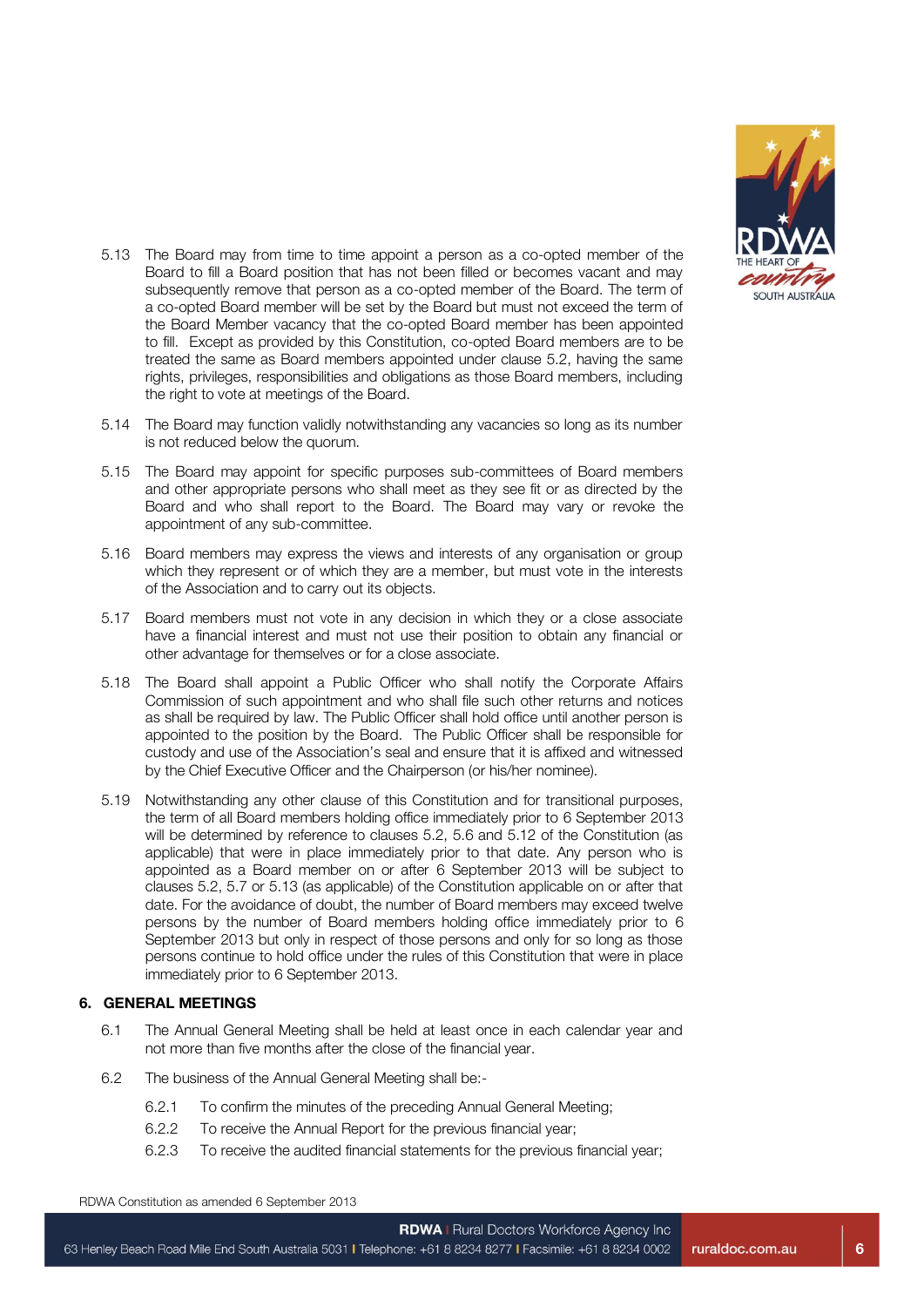

- 6.2.4 To announce the commencement of the term of nominated and selected members;
- 6.2.5 To conduct any other business placed on the agenda before the commencement of the meeting.
- 6.3 A Special General Meeting shall be called by the Chairperson within 28 days of receipt of a directive of the Board or a written request of three Board members specifying the business to be conducted at the meeting.
- 6.4 Written notice of not more than 28 days and not less than 14 days of all General Meetings shall be distributed to all Board members, displayed at the premises occupied by the Association and otherwise publicised as appropriate.
- 6.5 A quorum at any General Meeting shall be 50% of the filled Board positions plus one.
- 6.6 The Annual General Meeting or any Special General Meeting may be constituted by linking together a quorum of members by telephone or the internet or other audio/visual means.
- 6.7 The Annual General Meeting and all General Meetings if held in person shall be open to any Rural Medical Practitioner and to other persons invited by the Board, who if present shall be entitled to vote at the meeting. Resolutions of such a General Meeting shall be tabled for consideration at the subsequent meeting of the Board.

#### **7. VOTING**

- 7.1 Voting shall be by show of hands except that:
	- 7.1.1 Any meeting may by show of hands require any other vote to be by secret ballot;
	- 7.1.2 Where a meeting of the Board is held by telephone or other audio linking, voting shall be by verbal statement unless the meeting requires the vote to be taken in some other manner.
- 7.2 Persons with special interests or knowledge relevant to the Association may be invited to attend any meeting and to speak at the discretion of the Chairperson.

#### **8. CHAIRPERSON**

- 8.1 The Chairperson shall chair Board and General meetings except that in the absence of the Chairperson or at the request of the Chairperson or of a majority of a meeting another member may be elected as chairperson for that meeting.
- 8.2 The Chairperson at any meeting shall have a personal deliberative vote and shall in addition have a casting vote if votes are equal.
- 8.3 The Chairperson together with the Senior Employee shall prepare the agenda for Board and General Meetings.
- 8.4 The Chairperson shall ensure that notice of meetings is given in accordance with the provisions of this Constitution.
- 8.5 The Chairperson shall ensure that in accordance with the Act records are kept of the Association including the Constitution and policies, records of members, a register of minutes of meetings and of notices, and records of public statements submissions or reports made by or on behalf of the Association.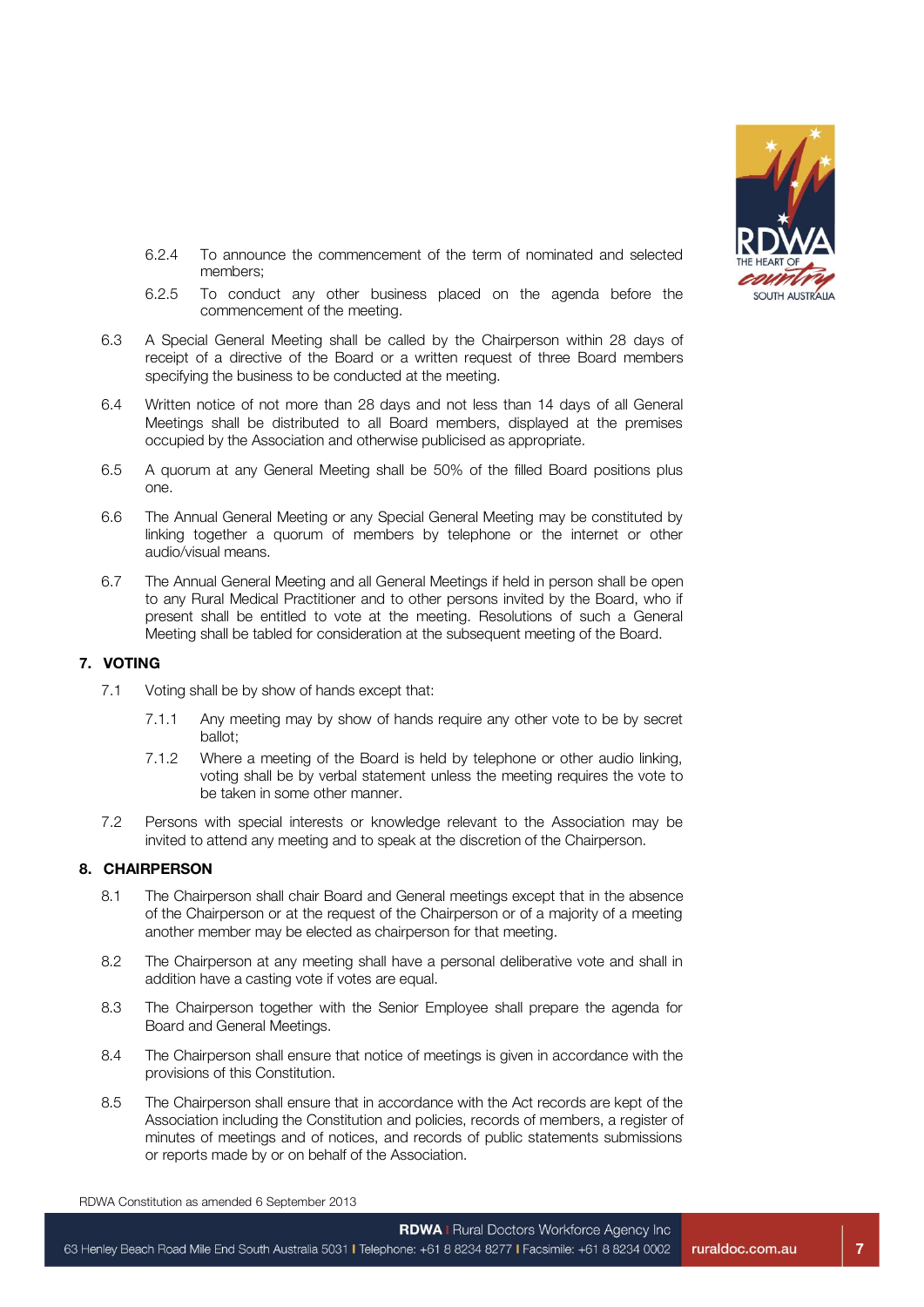

- 8.6 The Chairperson of a meeting shall encourage full balanced participation by all members and shall decide on matters of order.
- 8.7 The Chairperson shall act as Spokesperson unless an alternative Spokesperson has been appointed by the Board or a General Meeting. The Spokesperson shall make statements in accordance with previously agreed policy, or in an emergency following consultation with at least two members of the Board.

#### **9. TREASURER**

- 9.1 The Treasurer shall ensure that all monies received are paid into an account authorised by the Board in the name of the Association. Payments shall be as petty cash, cheque or by electronic funds transfer. Cheques shall be signed by two authorised signatories of whom there shall be no more than six appointed by the Board. Electronic funds transfer shall be authorised by two authorised signatories of which there shall be no more than six appointed by the Board. Major or unusual expenditures shall be authorised in advance by the Board.
- 9.2 The Treasurer shall ensure that records are kept of all receipts and payments and other financial transactions. Such records shall be available for inspection by any Board member.
- 9.3 The Treasurer shall ensure that Financial Budgets and Statements are prepared and submitted to each Board Meeting.
- 9.4 The Treasurer shall ensure that annual Financial Statements comprising an account of Income and Expenditure and a Balance Sheet shall be prepared following the end of the Association's financial year.
- 9.5 The Treasurer shall ensure that the annual Financial Statements are audited before presentation to the Annual General Meeting by an independent auditor who shall be appointed by the Board, provided that where the auditor is changed the Treasurer shall so inform the Annual General Meeting in the Treasurer's Report.

#### **10. FINANCIAL YEAR**

The Association's financial year shall commence on 1st July and end on 30th June unless altered at a General Meeting.

#### **11. EMPLOYEES**

- 11.1 A person performing paid work for the Association on a regular substantial basis:
	- 11.1.1 Shall not be a member of the Board; and
	- 11.1.2 Shall remain absent from any deliberations if so requested by a majority of the Board.

#### **12. AMENDMENT OF CONSTITUTION AND RULES**

- 12.1 The Board by three-fourths majority vote of those Board members present and voting at the relevant meeting may repeal or amend this Constitution and may make, repeal or amend Rules or Bylaws for the proper administration of meetings or business provided that such Rules, and such repeal or amendments, shall be notified at the subsequent Annual General Meeting.
- 12.2 The Association shall advise the Commissioner of Taxation of any material changes to the Constitution.